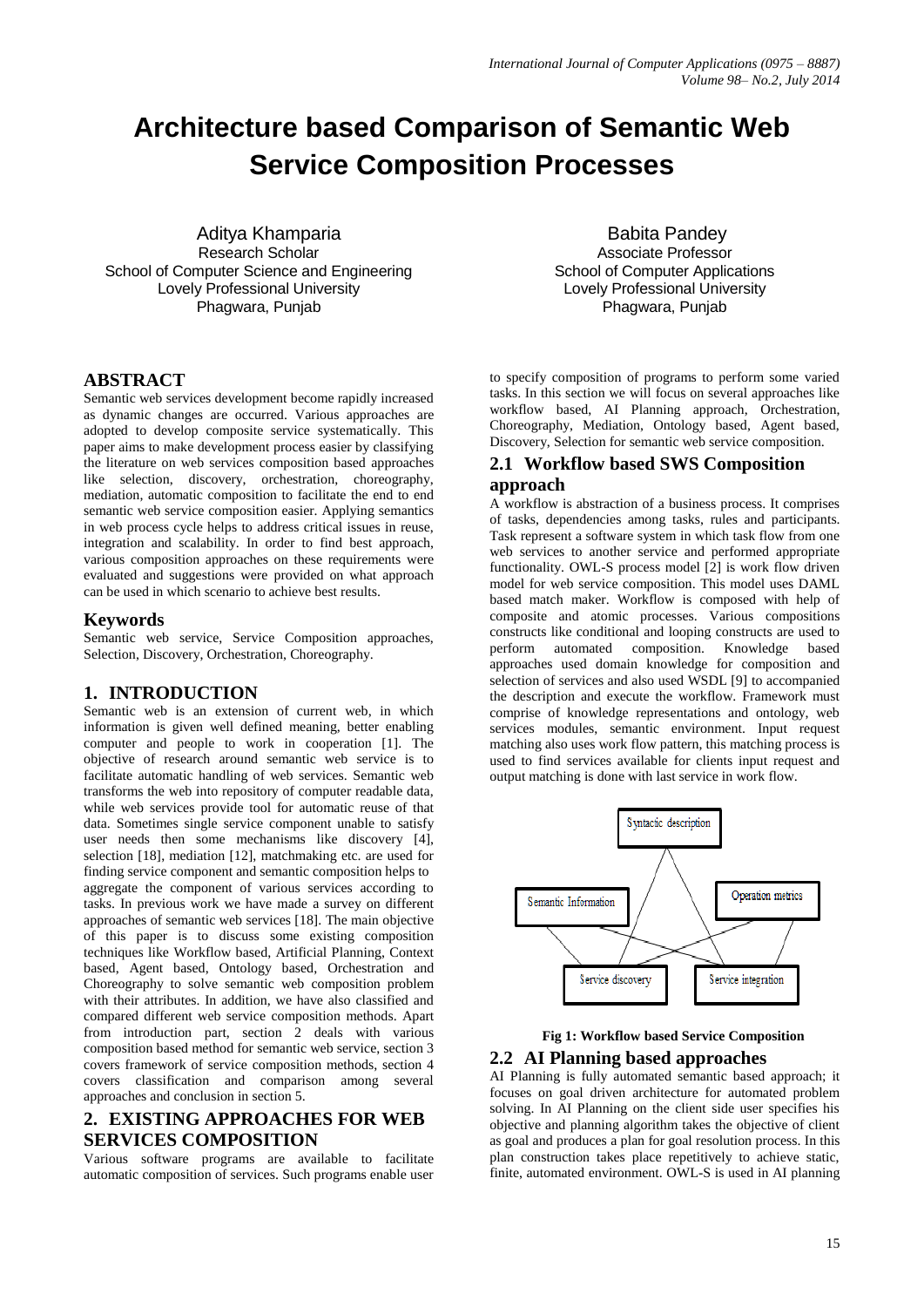based approaches. Precondition and effect properties of service in OWL-S indicate the state change during implementation of services. Various AI planning based model developed like Zeng et al. [3] proposed rule inference engine in which services are annotated with QoS features. Sirin et al. [4] Proposed hierarchical task network planning which supports non deterministic services and observability of service effects. Berardi at al. [5] discussed automatic synthesis of finite state machines to support real world, external services. Functional compositions based planning model [6] uses Casual Link Matrix (CLM) to composite link between various services and store these casual links. Links shows dependency between input and output parameters of different web services.

#### **2.3 Service orchestration & choreography**

Orchestration refers to an executable process and choreography tracks message sequence between parties and

source. In orchestration the involved web service are under the control of single end point central process. This process coordinates the execution of different operations on web service participating in orchestra. BPEL is an orchestration language with an XML based syntax supporting specification of process that involves operations provided by web services. Choreography doesn't depend on central coordinator. Each web service that participates in choreography has to know exactly when to become active and with whom to interoperate. It must be conscious of business process, operations to execute, messages to exchange, as well as timing of message exchange. WS-CDL is a recommendation language in area of service composition.



**Fig 2: Service orchestration and Choreography**

### **2.4 Ontology based composition approach**

Ontology describes the knowledge representation about specific domain. Relationship among classes and objects is used for semantic composition of services in ontology domain. Stack of ontology based model [7] uses ODE reasoning. In this services are graphically designed and then instance is created. Design of service ontology is checked and instance of ontology are translated into OWL-S specification. It helps in producing graphical design of services.



# **Fig 3: Ontology relation**

#### **2.5 Semantic service mediation**

Semantic level mediation is a mediator between concurrent semantic representations of services, to allow semantic web service matchmaking algorithms to compare capabilities of distinct semantic web service. It requires identifying similarity across distinct web service representations. Manual one to one and semiautomatic mapping are governed in mediation process level. They used mediation space as a mediator approach. It computes similarity to identify most appropriate semantic web service for given request.





Reusable software components are known as agents. Main capability of agent is to coordinate, communicate and collaboration. Multi agents are required to achieve composite service composition. Discovery, selection and composition processes divides complex tasks to small modules and then select suitable service provider agent for specific tasks after decomposition. Various languages like DAML, RDF and XML are used to create agents. Various ontological tools like protégé, OWDS, are proposed to build such agents. Deliberate agent architecture such as BDI [8] called belief, desire and intention used to make composition more intelligent. Learning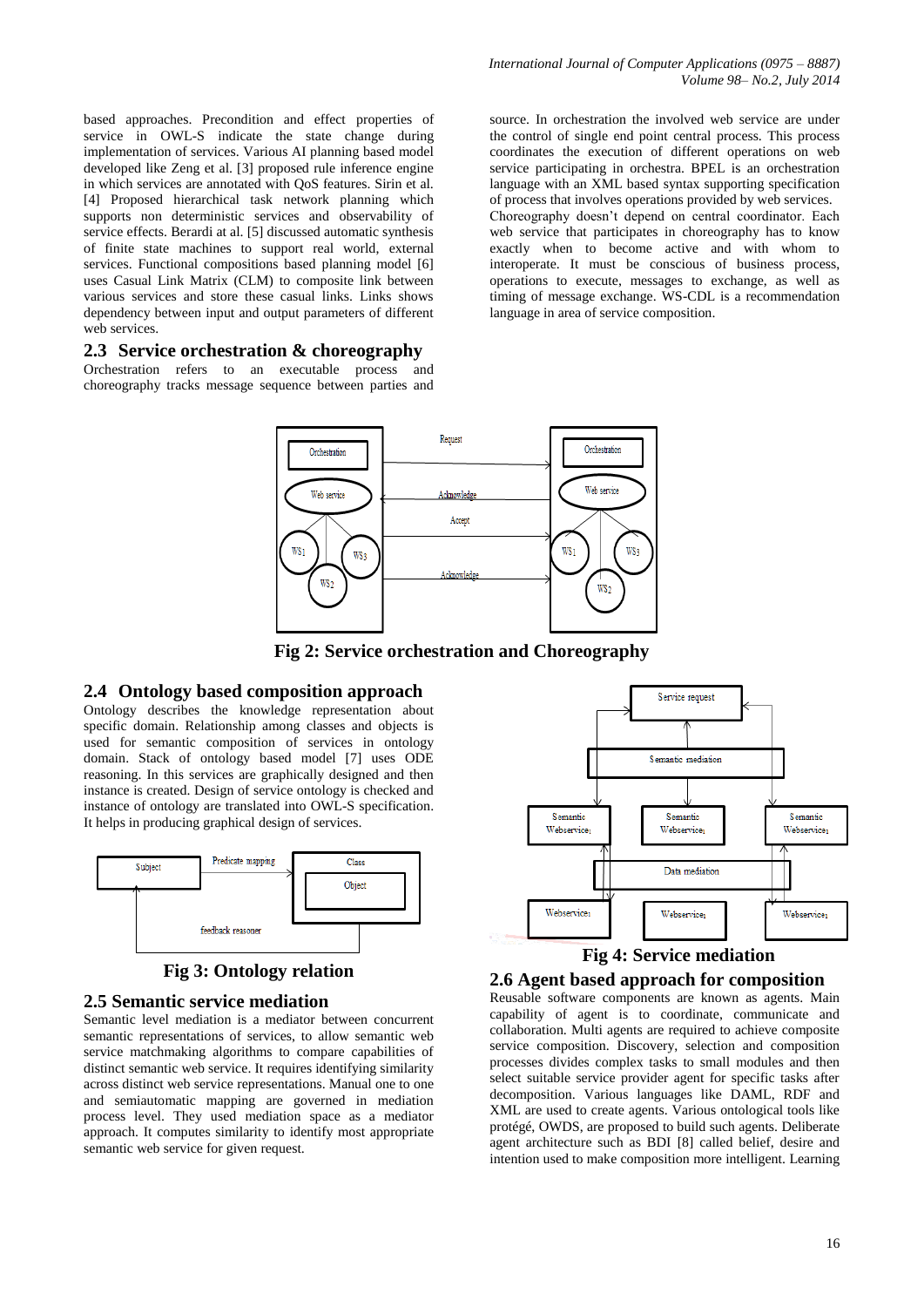feedbacks techniques are used to improve agent intelligence to complete desired tasks.



#### **Fig 5: Agent based composition approach**

# **3. FRAMEWORK OF SERVICE COMPOSITION METHOD**

specification, planning, validation, discovery, execution and monitoring.

Service composition life cycle involves following phases to develop end to end service composition. It includes





Service provider propose web services for use, service requester consume information or service offered by service provider. Translator converts or translates external language used by participants and internal languages used by service generator. If more than one plan found validator validates and evaluates all plans and proposes the best plan for execution. Execution engine executes the plan and return the result to service provider.

# **4. CLASSIFICATION AND COMPARISON OF VARIOUS SEMANTIC WEB SERVICE COMPOSITION TECHNIQUES**

Various semantic web service composition techniques or approaches are classified as shown in figure name. Service classification is based on six categories user defined, service selection, automatic, discovery, mediation and matchmaking. Main concern here is to include all static and dynamic automated approaches like orchestration, choreography, discoveryetc.



**Fig 7: Classification of service composition approaches**

A tabular comparison for service composition approaches mentioned on the basis of approach used, feature supported or comparison approach, tools used, language and interface.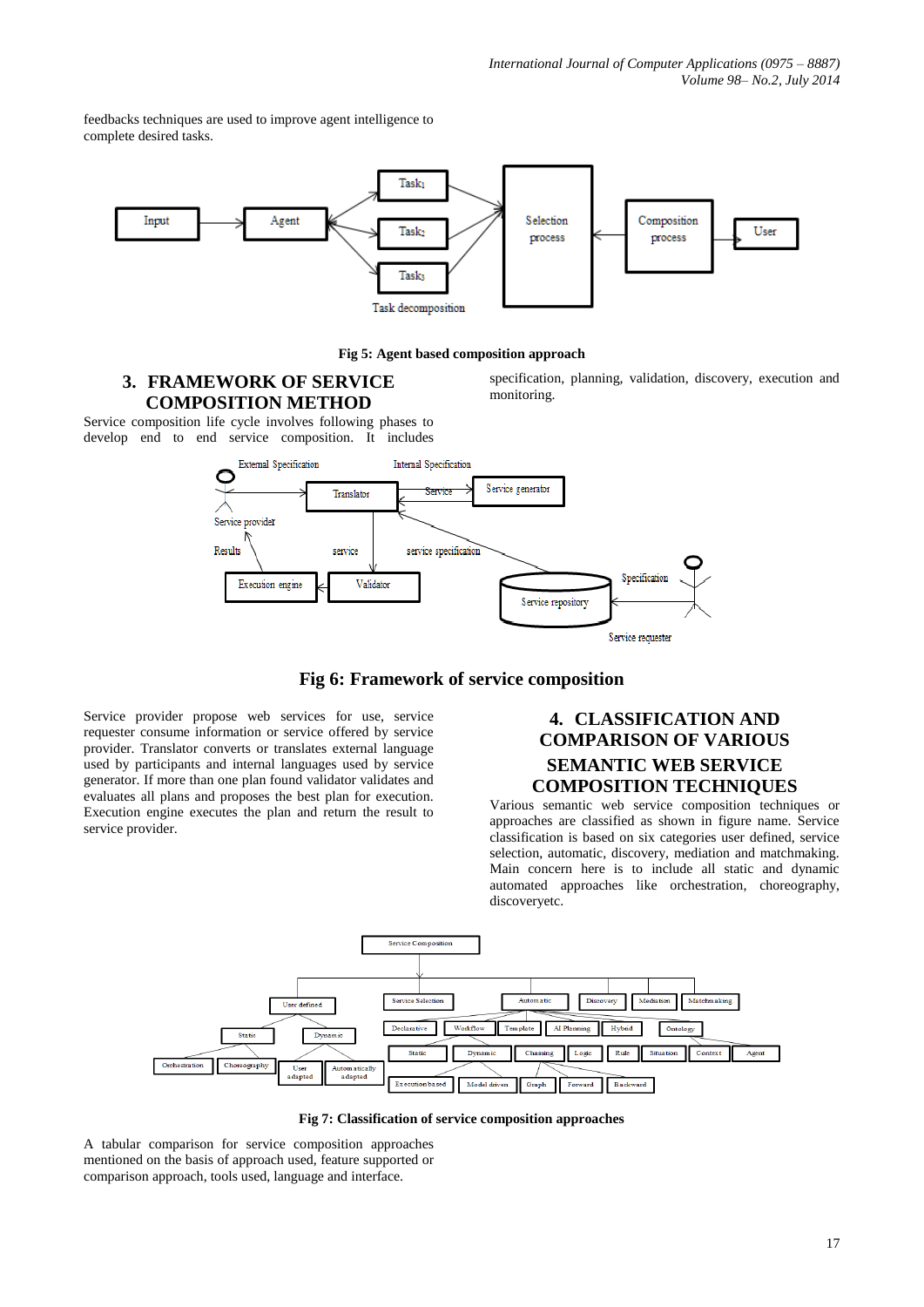| <b>Author</b>      | <b>Method</b><br>name                 | Comparison<br>process                                                                                                           | <b>Tools used</b> | Language used  | <b>Interface</b> |
|--------------------|---------------------------------------|---------------------------------------------------------------------------------------------------------------------------------|-------------------|----------------|------------------|
| Zeng et al. [2]    | Rule inference<br>engine              | Services are<br>annotated with<br>QoS and cost<br>features                                                                      | <b>JADE</b>       | <b>JAVA</b>    | <b>GUI</b>       |
| Pistore et al.[3]  | Model checking<br>planner             | Non<br>deterministic<br>service and<br>partial<br>observation of<br>service effects                                             | <b>MBP</b>        | <b>BPEL4WS</b> | GUI              |
| Sirin et al. [4]   | Hierarchical task<br>network planning | Hierarchical<br>decomposition of<br>tasks into atomic-<br>invokable service                                                     | No specific       | OWL-S          | Not specific     |
| Zixin et al. $[5]$ | Automatic                             | Message is<br>converted into<br><b>BPEL</b> format to<br>select the best<br>element,<br>executable<br>control flow<br>performed | Jena              | JAVA, BPEL     | GUI              |
| Freddy et al.[6]   | Functionality<br>based                | Semantically<br>ordered and<br>linked plan on<br>basis of casual<br>link for web<br>services                                    | CLM               | OWL-S          | No interface     |

# **Table 1: Tabular comparison of AI Planning approaches**

## **Table 2: Tabular comparison of Orchestration and Choreography approaches**

| Author                    | <b>Method name</b> | Comparison<br>process                                                                 | <b>Tools used</b> | Language                    | <b>Interface</b> |
|---------------------------|--------------------|---------------------------------------------------------------------------------------|-------------------|-----------------------------|------------------|
| Jaydev $&$<br>William [7] | <b>Orc</b>         | Orc supports a<br>structured model<br>of concurrent and<br>distributed<br>programming | Orc tool          | RDF-S, JAVA,<br><b>BPEL</b> | <b>GUI</b>       |
| Sung -Shik et al.<br>[8]  | Reo based          | Input as<br>description of<br>service, WSDL<br>interface to<br>generate code          | Reo Map           | Reo, JAVA                   | GUI              |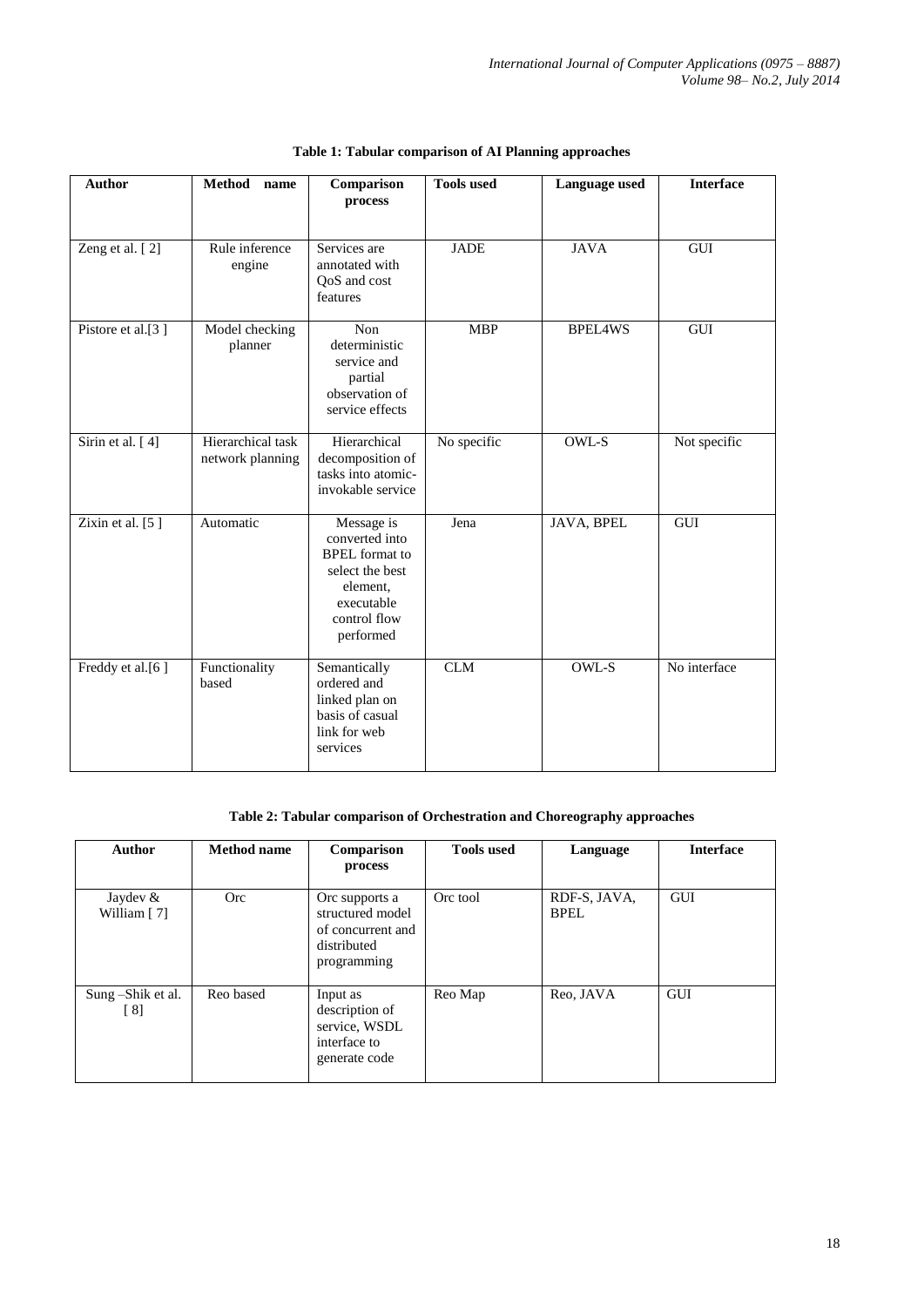| <b>Author</b>              | <b>Method name</b>        | Comparison<br>process                                                              | <b>Tools used</b> | Language   | <b>Interface</b> |
|----------------------------|---------------------------|------------------------------------------------------------------------------------|-------------------|------------|------------------|
| BROGI et al. [9]           | YAWL                      | Simulation and<br>analysis of<br>behavior of P2P<br>peers and services             | Not specific      | SMoL, BPEL | <b>GUI</b>       |
| Rongen et al.[10]          | Knowledge based<br>system | Web service<br>creation using<br>knowledge base<br>and ontology for<br>composition | FaCT              | DAML-S     | WCI-GUI          |
| Javier Rios et al.<br>[11] | Magallenes                | Enables web<br>service discovery<br>and automatic<br>work flow<br>composition      | Magallenes tool   | RDF-S      | <b>GUI</b>       |

#### **Table 3: Tabular comparison of Workflow based compositions methods**

#### **Table 4: Tabular comparison of semantic level mediation service**

| <b>Author</b>               | <b>Method name</b> | Comparison<br>process                                                    | <b>Tools used</b> | Language | <b>Interface</b> |
|-----------------------------|--------------------|--------------------------------------------------------------------------|-------------------|----------|------------------|
| Stefan Dietze et al.<br>12] | Mediation          | Using mediation<br>spaces to identify<br>most appropriate<br>web service | MS                | OWL-S    | GUI              |

#### **Table 5: Tabular comparison of agent based semantic web service composition**

| Author                       | <b>Method name</b>                   | Comparison<br>process                                                                                   | <b>Tools used</b>                     | Language | <b>Interface</b> |
|------------------------------|--------------------------------------|---------------------------------------------------------------------------------------------------------|---------------------------------------|----------|------------------|
| Ermolayev et al.<br>$[13]$   | Behavior agent<br>(BDI)              | Behavior of web<br>pages and agents<br>are specified using<br>behavior oriented<br>design               | XML<br>conventions                    | DAML-S   | No specific      |
| Kumar and Mishra<br>[14]     | Multi agent                          | Handling<br>negotiation<br>condition and<br>handling request                                            | Multi agent based<br>composition tool | OWL, RDF | <b>GUI</b>       |
| Kungas and<br>Matskin $[15]$ | P <sub>2</sub> P based Mas<br>system | Take available<br>service as input<br>and transfer them<br>in logic formula<br>by applying<br>deduction | Distributed<br>Symbolic<br>Reasoning  | OWL-S    | <b>GUI</b>       |

# **5. CONCLUSIONS**

The motivation behind this paper is to study the various researches carried out in semantic web services. This paper puts an effort in comprehensive study on Web service composition and related techniques or approaches. This paper mainly focus towards popular automated composition approaches like AI planning to automate plan for execution of specific service, Work flow approach to find out flow from input to output on work items, orchestration and choreography to identify business processes and service interactions,